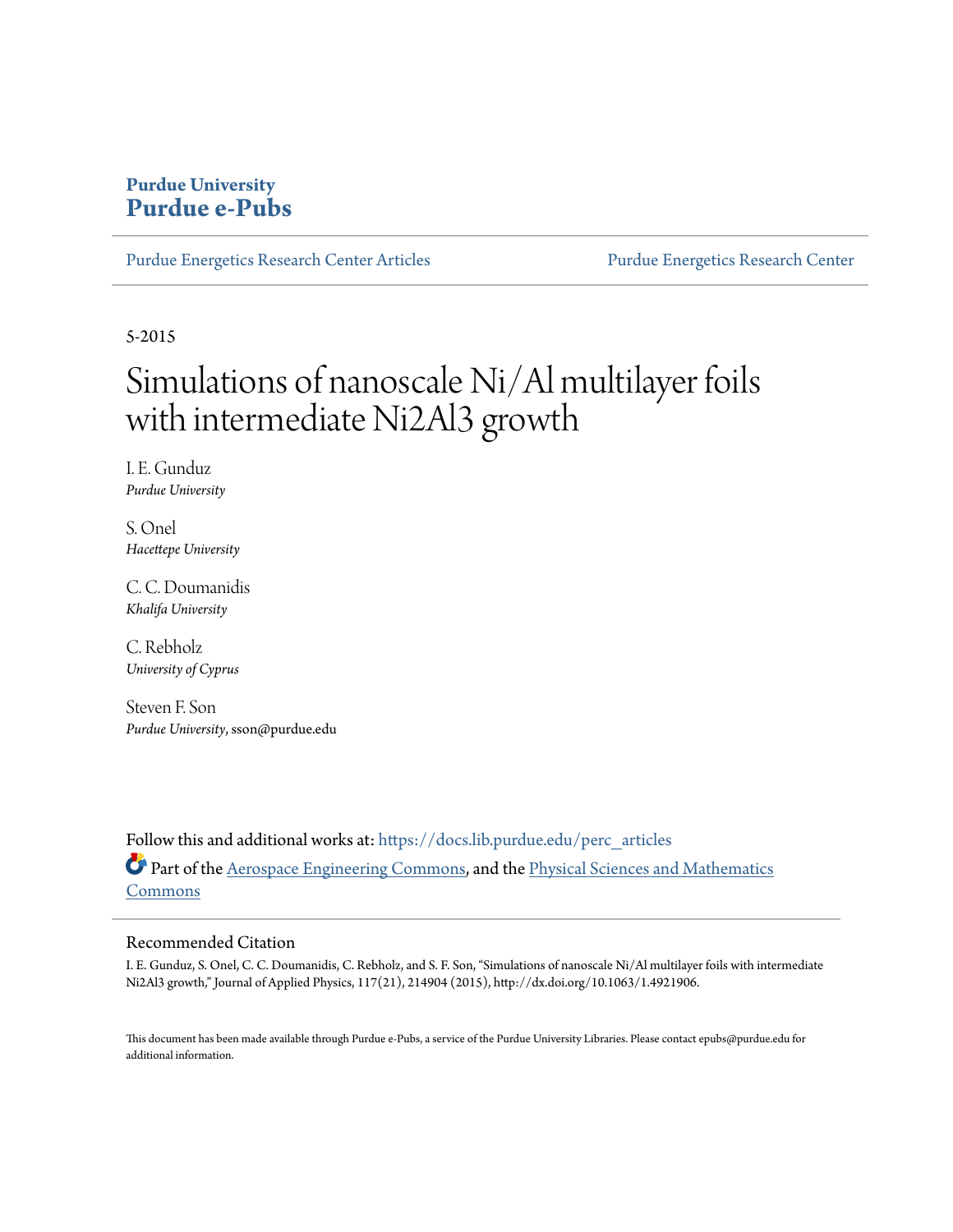## Simulations of nanoscale Ni/AI multilayer foils with intermediate Ni<sub>2</sub>Al<sub>3</sub> growth

[I. E. Gunduz,](http://aip.scitation.org/author/Gunduz%2C+I+E) [S. Onel,](http://aip.scitation.org/author/Onel%2C+S) [C. C. Doumanidis,](http://aip.scitation.org/author/Doumanidis%2C+C+C) [C. Rebholz,](http://aip.scitation.org/author/Rebholz%2C+C) and [S. F. Son](http://aip.scitation.org/author/Son%2C+S+F)

Citation: [Journal of Applied Physics](/loi/jap) **117**, 214904 (2015); View online: <https://doi.org/10.1063/1.4921906> View Table of Contents: <http://aip.scitation.org/toc/jap/117/21> Published by the [American Institute of Physics](http://aip.scitation.org/publisher/)

#### **Articles you may be interested in**

[Effect of intermixing on self-propagating exothermic reactions in Al/Ni nanolaminate foils](http://aip.scitation.org/doi/abs/10.1063/1.372005) Journal of Applied Physics **87**, 1255 (2000); 10.1063/1.372005

[Modeling and characterizing the propagation velocity of exothermic reactions in multilayer foils](http://aip.scitation.org/doi/abs/10.1063/1.365886) Journal of Applied Physics **82**, 1178 (1998); 10.1063/1.365886

 [Alloying propagation in nanometric Ni/Al multilayers: A molecular dynamics study](http://aip.scitation.org/doi/abs/10.1063/1.4975474) Journal of Applied Physics **121**, 055304 (2017); 10.1063/1.4975474

[Effect of varying bilayer spacing distribution on reaction heat and velocity in reactive Al/Ni multilayers](http://aip.scitation.org/doi/abs/10.1063/1.3087490) Journal of Applied Physics **105**, 083504 (2009); 10.1063/1.3087490

[Phase transformations during rapid heating of Al/Ni multilayer foils](http://aip.scitation.org/doi/abs/10.1063/1.2975830) Applied Physics Letters **93**, 081903 (2008); 10.1063/1.2975830

[Investigations on the self propagating reactions of nickel and aluminum multilayered foils](http://aip.scitation.org/doi/abs/10.1063/1.2994670) Applied Physics Letters **93**, 134101 (2008); 10.1063/1.2994670

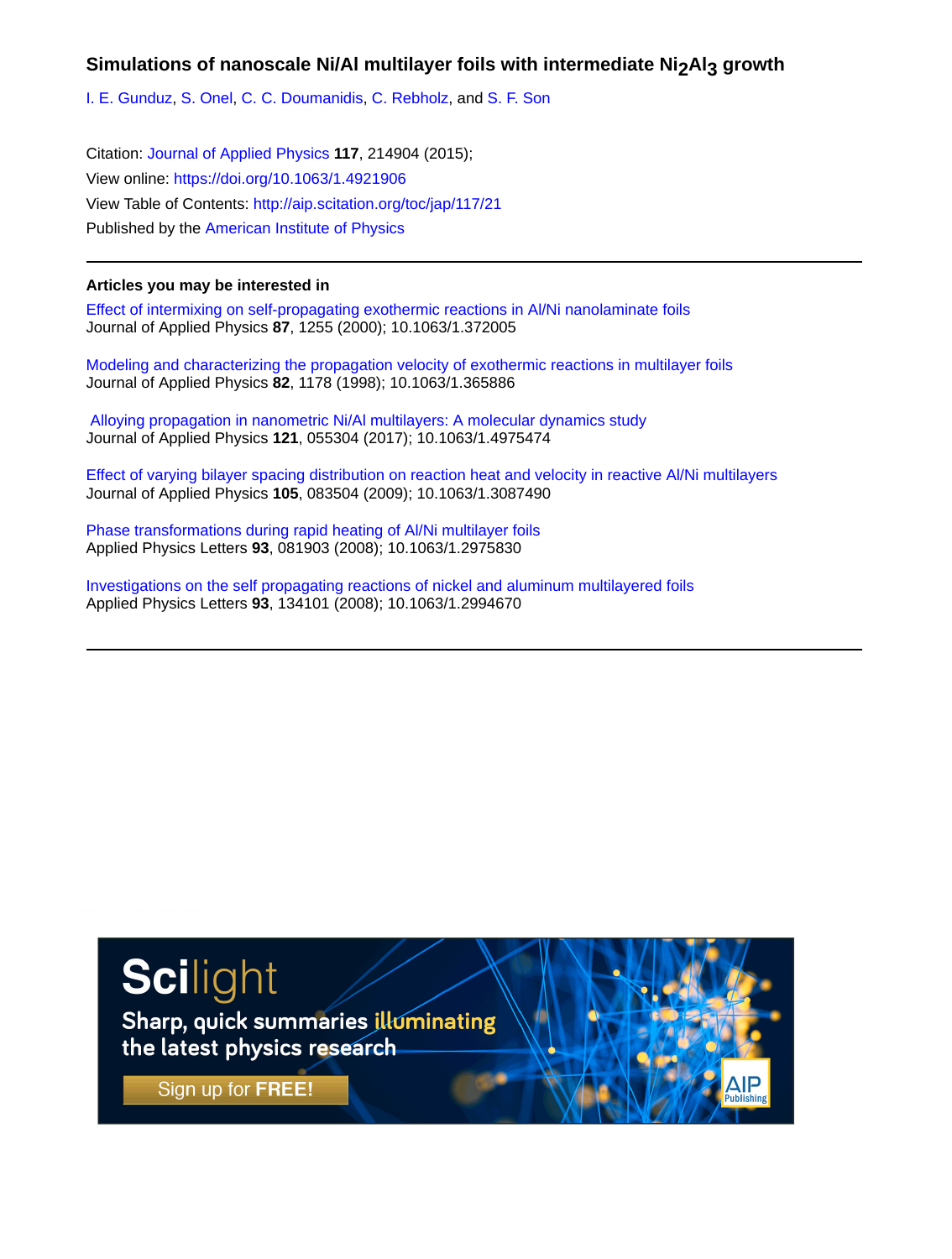

# [Simulations of nanoscale Ni/Al multilayer foils with intermediate](http://dx.doi.org/10.1063/1.4921906) Ni<sub>2</sub>Al<sub>3</sub> [growth](http://dx.doi.org/10.1063/1.4921906)

I. E. Gunduz,  $1, a)$  S. Onel, <sup>2</sup> C. C. Doumanidis,  $3^3$  C. Rebholz,  $4^4$  and S. F. Son<sup>1</sup> <sup>1</sup>School of Mechanical Engineering, Purdue University, West Lafayette, Indiana 47907, USA 2 Department of Chemical Engineering, Hacettepe University, Ankara 06800, Turkey  $^3$ Department of Mechanical Engineering, Khalifa University, Abu Dhabi, United Arab Emirates 4 Mechanical and Manufacturing Engineering Department, University of Cyprus, 1678 Nicosia, Cyprus

(Received 24 March 2015; accepted 20 May 2015; published online 4 June 2015)

Nanoscale multilayers of binary metallic systems, such as nickel/aluminum, exhibit self-propagating exothermic reactions due to the high formation enthalpy of the intermetallic compounds. Most of the previous modeling approaches on the reactions of this system rely on the use of mass diffusion with a phenomenological derived diffusion coefficient representing single-phase (NiAl) growth, coupled with heat transport. We show that the reaction kinetics, temperatures, and thermal front width can be reproduced more satisfactorily with the sequential growth of Ni<sub>2</sub>Al<sub>3</sub> followed by NiAl, utilizing independently obtained interdiffusivities. The computational domain was meshed with a dynamically generated bi-modal grid consisting of fine and coarse zones corresponding to rapid and slower reacting regions to improve computational efficiency. The PDEPE function in MATLAB was used as a basis for an alternating direction scheme. A modified parabolic growth law was employed to model intermetallic growth in the thickness direction. A multiphase enthalpy function was formulated to solve for temperatures after discrete phase growth and transformations at each time step. The results show that the  $Ni<sub>2</sub>Al<sub>3</sub>$  formation yields a preheating zone to facilitate the slower growth of NiAl. At bilayer thicknesses lower than 12 nm, the intermixing layer induces oscillating thermal fronts, sharply reducing the average velocities.  $\odot$  2015 AIP Publishing LLC. [\[http://dx.doi.org/10.1063/1.4921906](http://dx.doi.org/10.1063/1.4921906)]

#### I. INTRODUCTION

Self-propagating exothermic reactions (SPER) in multilayer films/foils (MF) of reactive metallic systems such as nickel (Ni) and aluminum (Al) have been increasingly studied since the earlier work by Munir et  $al$ .<sup>[1](#page-7-0)</sup> Such reactive systems can be used for joining temperature-sensitive components due to the localized nature of heat generation, or for bulk synthesis and near-net in-situ forming of intermetallic parts. $2-12$  Although the MFs of the Ni-Al system have been characterized by increasingly sophisticated characterization methods such as dynamic transmission electron microscopy  $(DTEM)^{13-15}$  and X-Ray diffraction (XRD) using synchrotron radiation,  $16-19$  the exact nature of the reactions has remained elusive. This is due to the limitations of these methods to resolve details of a reactive propagating at high reaction speeds that can reach 13 m/s at individual bilayer thicknesses on the order of 20 nm for the Ni-Al system and correspondingly thin reaction zones. $20$  This complicates modeling efforts, the accuracy of which depends heavily on the proposed reaction mechanism and phase formation sequence.

Differential scanning calorimetry (DSC) studies of the nanoscale Ni-Al multilayers show that phases form incrementally at temperatures as low as  $\sim$ 500K starting with Ni<sub>2</sub>Al<sub>9</sub> or NiAl<sub>3</sub>, followed by more Ni-rich phases such as Ni<sub>2</sub>Al<sub>3</sub> or NiAl depending on the overall composition and the bilayer thickness.  $2^{1,22}$  This behavior is different from the results of experiments performed by immersing solid Ni rods in liquid Al, which show that the major phase that forms is Ni2Al3 at temperatures up to 1190 K, accompanied by the formation of  $NiAl<sub>3</sub>$  in small amounts.<sup>23,24</sup> Interestingly, the NiAl phase is not observed, which forms at much lower temperatures during DSC analysis of MFs. Additionally, the phase formation sequence observed during DSC is consistent with slow reacting geometries such as powder mixtures or coarse multilayers with lower reaction rates. In these cases, in-situ XRD results<sup>[25](#page-7-0)</sup> or thermal analysis<sup>[9](#page-7-0)</sup> verify a sequential formation of phases  $NiAl<sub>3</sub>$ ,  $Ni<sub>2</sub>Al<sub>3</sub>$ , and  $NiAl$ , although the temperatures are much higher, more closely following equilibrium limits in the Ni-Al phase diagram. $9$  Nanocalorimeter experiments performed in a DTEM system up to heating rates of  $\sim 10^3$ K/s showed a phase formation sequence similar to DSC analysis with lower heating rates.<sup>[26](#page-7-0)</sup> In-situ analysis methods on reacting MFs with DTEM $^{12-14}$  or XRD with syn-chrotron radiation still lack the required angular<sup>[17](#page-7-0)</sup> and/or temporal resolution<sup>[16,18](#page-7-0)</sup> required to distinguish the phases that form during SPER of nanoscale MFs, which have selfheating rates on the order of  $10^6$ K/s. The Ni-Al system is especially difficult to characterize as most of the phases have overlapping diffraction peaks that make accurate identification challenging. Rapid quenching is another approach, where results with foils with front velocities around 9.5 m/s show the formation of multiple zones within a width of approximately  $10-30 \mu m$ , which are attributed to solid and liquid diffusion and nucleation of NiAl grains within the

<sup>&</sup>lt;sup>a)</sup>Author to whom correspondence should be addressed. Email: [igunduz@](mailto:igunduz@purdue.edu) [purdue.edu](mailto:igunduz@purdue.edu). Tel.: (765) 494-0066. Fax: (765) 494-0530.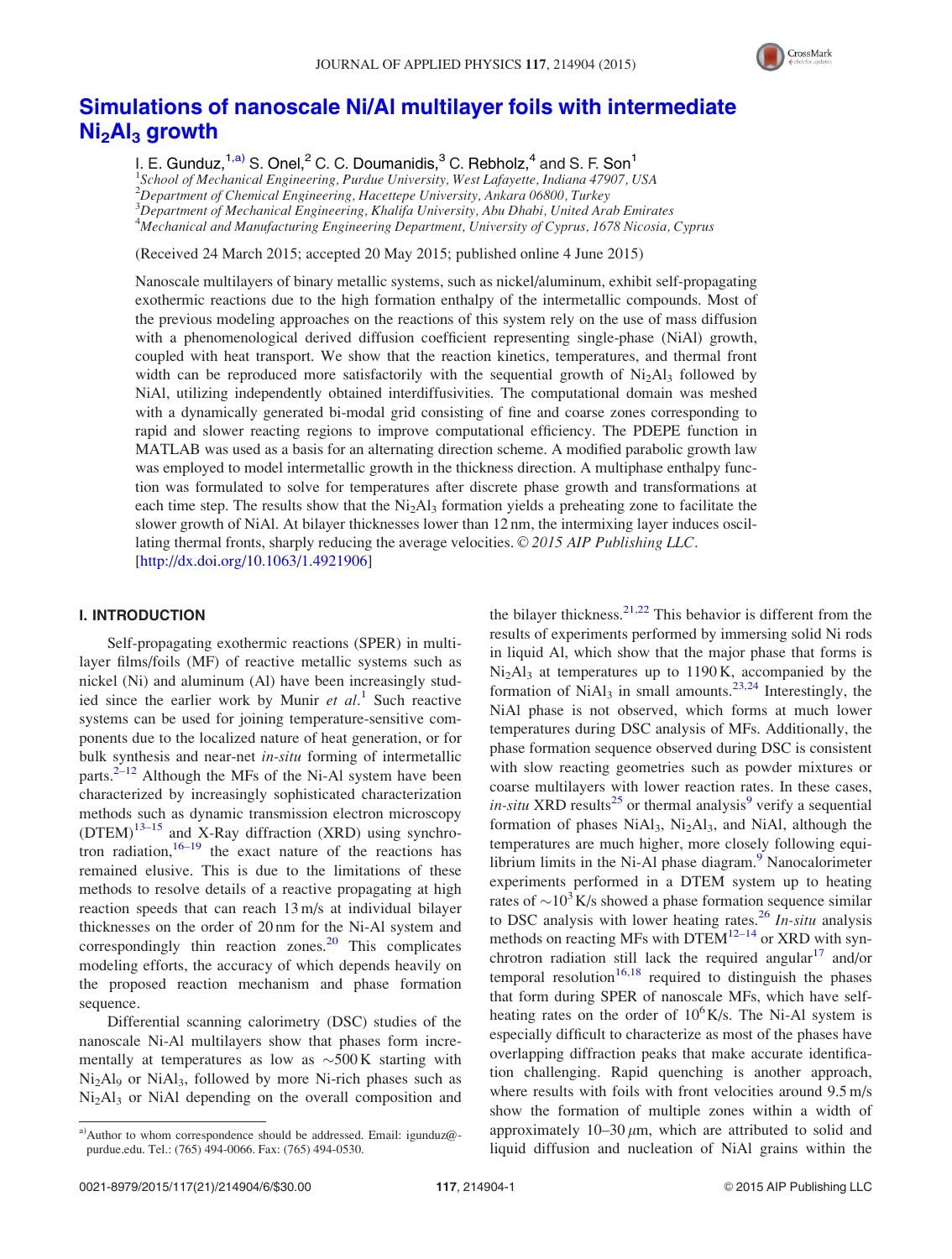<span id="page-3-0"></span>melt.<sup>[27,28](#page-7-0)</sup> This result is not compatible with an overall process governed by a single diffusivity value, where the maximum reaction width can be estimated to be much sharper about  $\sim$ 3  $\mu$ m at the same conditions.

There is extensive literature aimed at modeling the reactions in the Ni-Al system starting with early simple analytical methods applied to  $MFs^{10,29}$  $MFs^{10,29}$  $MFs^{10,29}$  to more sophisticated computational methods taking into account melting or variable thermal diffusivity $30,31$  in 1D to 3D geometries.<sup>[32](#page-7-0)</sup> All of these studies consider heat generation from mixing/reaction in a continuous diffusive field characterized with a single<sup>[4,32](#page-7-0)</sup> or multiple $33$  ad-hoc diffusivity values coupled with a thermal field to match the velocity measurements. Although this phenomenological approach is powerful for estimating velocities, it cannot describe accurate transient microstructures. Most of these computational studies employ the adiabatic reaction assumption and symmetric boundary conditions applied to a single bilayer, where the heat losses due to conduction within a substrate, convection, and radiation heat transfer and variations in temperature along the thickness of the foils are ignored. More recent studies used reduced models to simulate substrate heating or 2D thermal wave kinetics within reasonable computational times. $32,33$  In contrast, our previous work proposed a different approach employing a two-step reaction with the sequential 1D growth of Ni2Al3 and NiAl laterally using independently measured interdiffusivity values,  $30$  which can successfully predict the experimentally measured reaction velocities and better reflect the observed phase formation observed in solid Ni and liquid Al experiments.<sup>[1,23,24](#page-7-0)</sup> The model however was limited to a single bilayer and suffered from numerical instabilities due to Crank-Nicolson method.

This paper employs an extension of Ref. [30](#page-7-0), assuming a similar two-step reaction scheme with the sequential formation of  $Ni<sub>2</sub>Al<sub>3</sub>$  and NiAl over a dynamic bi-modal grid, aiming to not only obtain thermal profiles but also in-situ microstructural evolution within a multiple layer foil during the reaction. Furthermore, a nodal enthalpy polynomial was formulated to enable the incorporation of the growth and transformation of multiple discrete phases into the continuous thermal field. For the numerical solver, a robust MATLAB module (PDEPE) was used sequentially in multiple dimensions to minimize numerical errors and spurious oscillations.

#### II. NUMERICAL MODEL

The numerical model is based on the following assumptions: (1) the intermetallic growth takes place only in the thickness (lateral) direction (1D) within a grid element (mass diffusion between adjacent grid points is ignored), is diffusion limited, and obeys a parabolic growth law for  $Ni<sub>2</sub>Al<sub>3</sub>$ and NiAl; (2) the intermixing at the interfaces due to co-sputtering can be modeled as an equivalent layer of  $Ni<sub>2</sub>Al<sub>3</sub>$  to simplify the analysis; (3) the dissolution of Ni in liquid Al is ignored; and (4) the intermetallic phases and the liquid NiAl are assumed to be stoichiometric. The seven phases that are considered in the model are solid and liquid Al, solid and liquid Ni, solid and liquid NiAl, and solid  $Ni<sub>2</sub>Al<sub>3</sub>$ . The phase fractions for all nodes, which consist of a half-bilayer at a single temperature, are stored in matrices at each time step (Figure 1). The computational grid consists of a fine zone where the fast reactions and primary thermal diffusion occurs, which is surrounded by a coarser grid where the temperature transients are lower.

Fine grid sizes in the in-plane directions were varied depending on the bilayer thickness from 250 nm to 4000 nm for bilayer thicknesses of 10 nm and 160 nm, respectively, with time steps between 0.5 ns and 10 ns. The spatial and temporal steps were chosen to minimize temperature overshooting due to rapid intermetallic growth at the maximum front temperature and oscillations, as described in Ref. [30](#page-7-0). The remaining areas are modeled using a coarser mesh on each side of the thermal front, and additional 10 grid points with the fine grid size were introduced between the fine and coarse grids to minimize numerical errors at the transition points. The limits of the fine zone are taken as the first occurrence of the adiabatic temperature behind the thermal front and 1 K above initial temperature ahead of the front. In the thickness direction (z), the half-bilayer thickness is the naturally arising grid size. Since this is usually much less than the longitudinal grid size (x), a certain number of halfbilayers corresponding to the thickness grid sizes are lumped in a grid point to match the x grid size. For example, for a half-bilayer thickness of 20 nm and an x grid size of 1000 nm, it was assumed that 50 half-bilayers have identical phase percentages and temperatures, so that the grid size in z direction is also 1000 nm. For thinner foils, a lower number of half-bilayers was used (2 for 125 nm foil thickness).

The volumetric nodal enthalpies  $H_t^{node}$  can be expressed as a function of temperature and phase fractions



FIG. 1. A typical stable thermal profile (bilayer  $=$  40 nm) demonstrating the domain boundaries for fine and coarse grid zones in the x-direction (in plane), along with the lumped bilayer nodes consisting of different phases.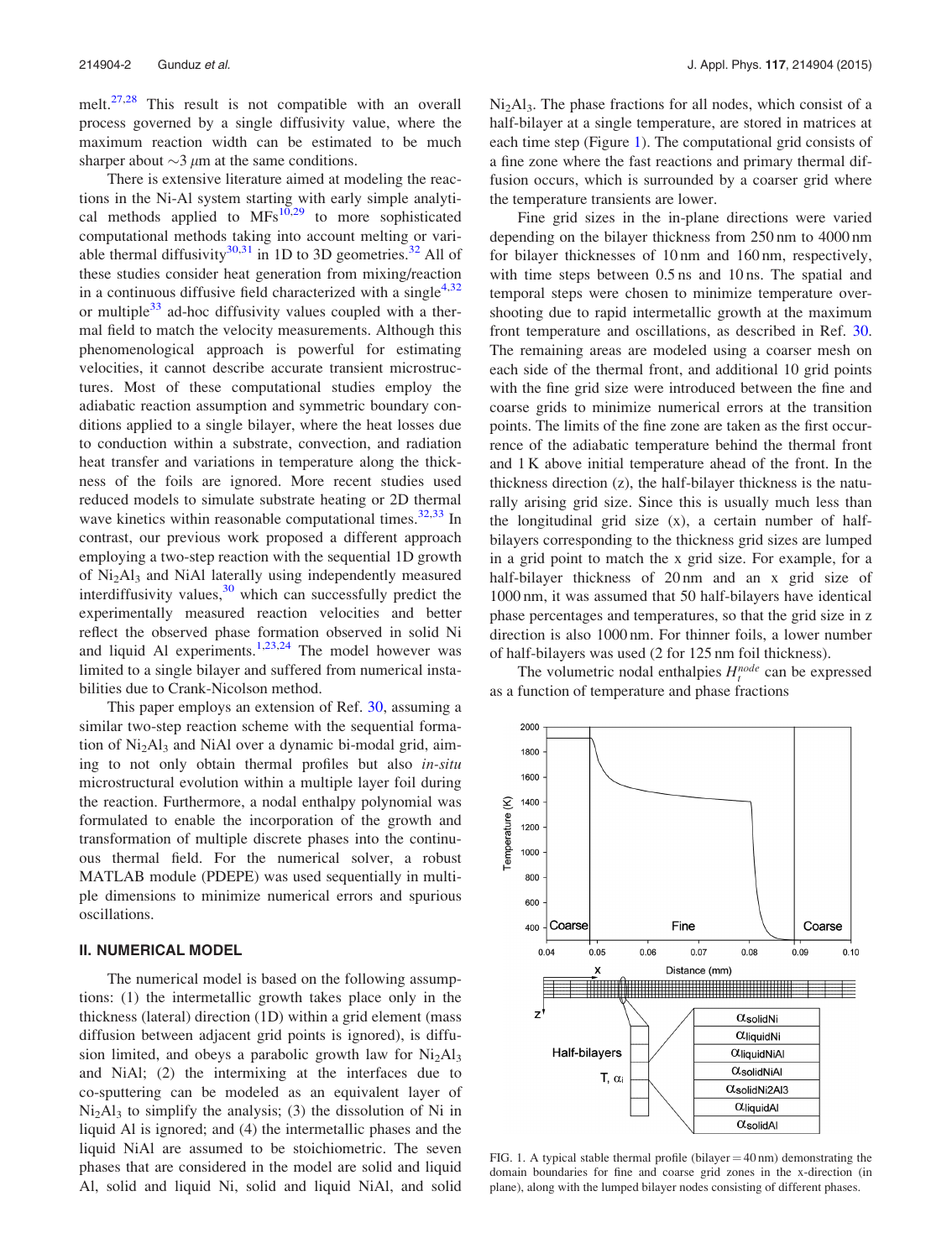<span id="page-4-0"></span>
$$
H_t^{node} = \frac{1}{T} \left( \sum_{i=1}^7 \alpha^i A^i \right) + \left( \sum_{i=1}^7 \alpha^i B^i \right) + T \left( \sum_{i=1}^7 \alpha^i C^i \right) + T^2 \left( \sum_{i=1}^7 \alpha^i D^i \right) + T^3 \left( \sum_{i=1}^7 \alpha^i E^i \right) \tag{1}
$$

where T is the temperature,  $\alpha^{i}$  is the volume fraction of phase i, and  $A^i$  to  $E^i$  are the coefficients of the integral of the volumetric specific heat polynomial for phase i (Table I). This expression and its temperature derivative can be used to calculate the nodal specific heat and enthalpy, given the temperature and phase fractions. Conversely, given phase fractions and nodal enthalpy, the temperature can be calculated from the roots of this 4th order polynomial as well. The correct root is easily selected as the other three roots are either complex or below the initial temperature of 300 K in all cases. This is used for updating temperatures when the phase fractions change due to intermetallic growth at constant enthalpy within the time step.

For each node, the intermetallic thicknesses  $X<sup>int</sup>$  as a function of time  $t$  can be expressed using the parabolic growth law

$$
X^{\text{int}} = \sqrt{\frac{2\gamma D^{\text{int}}t}{\beta}},\tag{2}
$$

where  $D<sup>int</sup>$  is the interdiffusivity of the intermetallic that has an Arrhenius form  $D^{\text{int}} = D_0 \cdot \exp\left(-\frac{Q}{R \cdot T}\right)$ ,  $\gamma$  is a constant for modifying the growth rates within experimental uncertainties (where 1 is the nominal value), and  $\beta$  is a growth factor derived from mass conservation given by

$$
\beta = \frac{(N^{\text{int}} - N^{Al})(N^{Ni} - N^{\text{int}})}{(N^{Ni} - N^{Al})},
$$
\n(3)

where  $N^{int}$ ,  $N^{Al}$ , and  $N^{Ni}$  are the mole percents of the intermetallic, the Al-rich side, and the Ni-rich side of the interme-tallic, respectively.<sup>[34](#page-7-0)</sup> The Ni-Al phase diagram shows that Al-rich solid phase has almost no Ni solubility and the composition is always close to 0 at. % Ni. The Ni-rich phase has some Al solubility and can have compositions within the range of 80–90 at. % Ni depending on the temperature. For an average value of 85 at. % Ni,  $\beta$  is approximately 0.2 for the two intermetallics NiAl and Ni<sub>2</sub>Al<sub>3</sub>. Equation  $(2)$  in this form cannot be directly used as the temperature changes during the intermetallic growth. By rearranging the terms, an equivalent time  $t_{eq}$  can be calculated using

$$
t_{eq} = \frac{\beta}{2\gamma D^{\text{int}}(T_t)} \cdot \left(X_t^{\text{int}}\right)^2,\tag{4}
$$

which is the time it would take for the intermetallic to grow to the current thickness  $X_j^{\text{int}}$  at the current temperature  $T_t$ . The amount of growth  $dX_t^{\text{int}}$  arising at this initial state  $(t_{eq},$  $X_t^{\text{int}}$ ,  $T_t$ ) after the time step  $\Delta t$  can be calculated by

$$
dX_t^{\text{int}} = \sqrt{\frac{2\gamma D^{\text{int}}(T_t) \cdot (t_{eq} + \Delta t)}{\beta}} - X_t^{\text{int}}.
$$
 (5)

For the interdiffusivities, we used the reported value for  $Ni<sub>2</sub>Al<sub>3</sub><sup>35</sup>$  $Ni<sub>2</sub>Al<sub>3</sub><sup>35</sup>$  $Ni<sub>2</sub>Al<sub>3</sub><sup>35</sup>$  and NiAl at a composition of Ni(0.47)-Al(0.53), the overall composition in sputtered foils without vanadium (V).<sup>[36](#page-7-0)</sup> Values of 0.4 and 2 for  $\gamma$  were used for Ni<sub>2</sub>Al<sub>3</sub> and NiAl, respectively. It was assumed that the fastest growing phase at a given temperature grows first, which was  $Ni<sub>2</sub>Al<sub>3</sub>$ at all temperatures. For the effects of intermixing layer that forms during sputtering, an initial  $Ni<sub>2</sub>Al<sub>3</sub>$  layer with a thickness of 2.35 nm was used for all bilayer thicknesses, based on the amount of heat output during  $DSC<sub>1</sub><sup>20</sup>$  $DSC<sub>1</sub><sup>20</sup>$  $DSC<sub>1</sub><sup>20</sup>$  which produced the best match to the velocity curve. The thermodynamic and physical properties used are shown in Table I.

The numerical solution was performed using the PDEPE nonlinear PDE solver function in MATLAB over the bimodal grid. PDEPE solves initial-boundary value problems for systems of parabolic and elliptic PDEs in the one space variable x and time t. The solver converts the PDEs to ODEs using a second-order accurate spatial discretization based on a fixed set of user-specified nodes in a manner described in Ref. [37.](#page-7-0) The time integration is done with the stiff ODE solver ODE15S, which adjusts the time step dynamically within the time range given. PDEPE was employed sequentially for each coordinate to use it as an alternating direction scheme. Since the rapid heat generation due to intermetallic growth limits the time steps to a few ns, this does not introduce significant errors in the temperature field. The solver was used to solve the temperature profile for a single time step (0.5–10 ns), where the previous solution step was used as the initial condition for the next step. This enables incorporation of non-linear heat generation through the use of the parabolic growth and phase transformation results that were used to directly calculate the temperatures while avoiding iterative methods. After the new temperatures are calculated,

TABLE I. Enthalpies (J/mole), molar volumes, prediffusion factor, and activation energy (kJ/mole) of interdiffusivity of the phases considered.<sup>[9,35](#page-7-0),36,38-40</sup>

|                           |         | $A \times 10^{-5}$ | $B \times 10^{-3}$ | $\mathcal{C}$ | $D \times 10^3$ | $E \times 10^6$ | Molar volume $\text{cm}^3/\text{mole}$ ) | Interdiffusivity $(D_0, Q)$                  |
|---------------------------|---------|--------------------|--------------------|---------------|-----------------|-----------------|------------------------------------------|----------------------------------------------|
| Solid $Al^{38}$           |         | 3.6                | $-10.014$          | 31.38         | $-8.2$          | 6.91667         | 9.993                                    |                                              |
| Liquid $Al^{38}$          |         | $\Omega$           | $-0.795$           | 31.75         | $\overline{0}$  | $\theta$        | 11.31                                    |                                              |
| Solid $Ni38$              | T < 631 | $-3.18$            | $-3.939$           | 11.17         | 18.89           | $\theta$        | 6.594                                    |                                              |
|                           | T > 631 | $-15.4$            | $-2.4$             | 20.54         | 5.04            | $\mathbf{0}$    |                                          |                                              |
| Liquid $Ni38$             |         | $\theta$           | $-9.549$           | 43.1          | $\overline{0}$  | $\theta$        | 7.424                                    |                                              |
| Solid $Ni2Al339$          |         | $\Omega$           | $-315.5$           | 106.06        | 17.155          | $\theta$        | $41.66^9$                                | $9.772 \times 10^{-3}$ , 199 <sup>35</sup>   |
| Solid Ni $Al^{38}$        |         | $\Omega$           | $-131.489$         | 41.84         | 6.905           | $\theta$        | 14.16                                    | $4.54 \times 10^{-5}$ , 235 <sup>36</sup>    |
| Liquid NiAl <sup>38</sup> |         | $\theta$           | $-111.75$          | 74.85         | $\Omega$        | $\theta$        | 16.65                                    | $1.404 \times 10^{-6}$ , 51.48 <sup>40</sup> |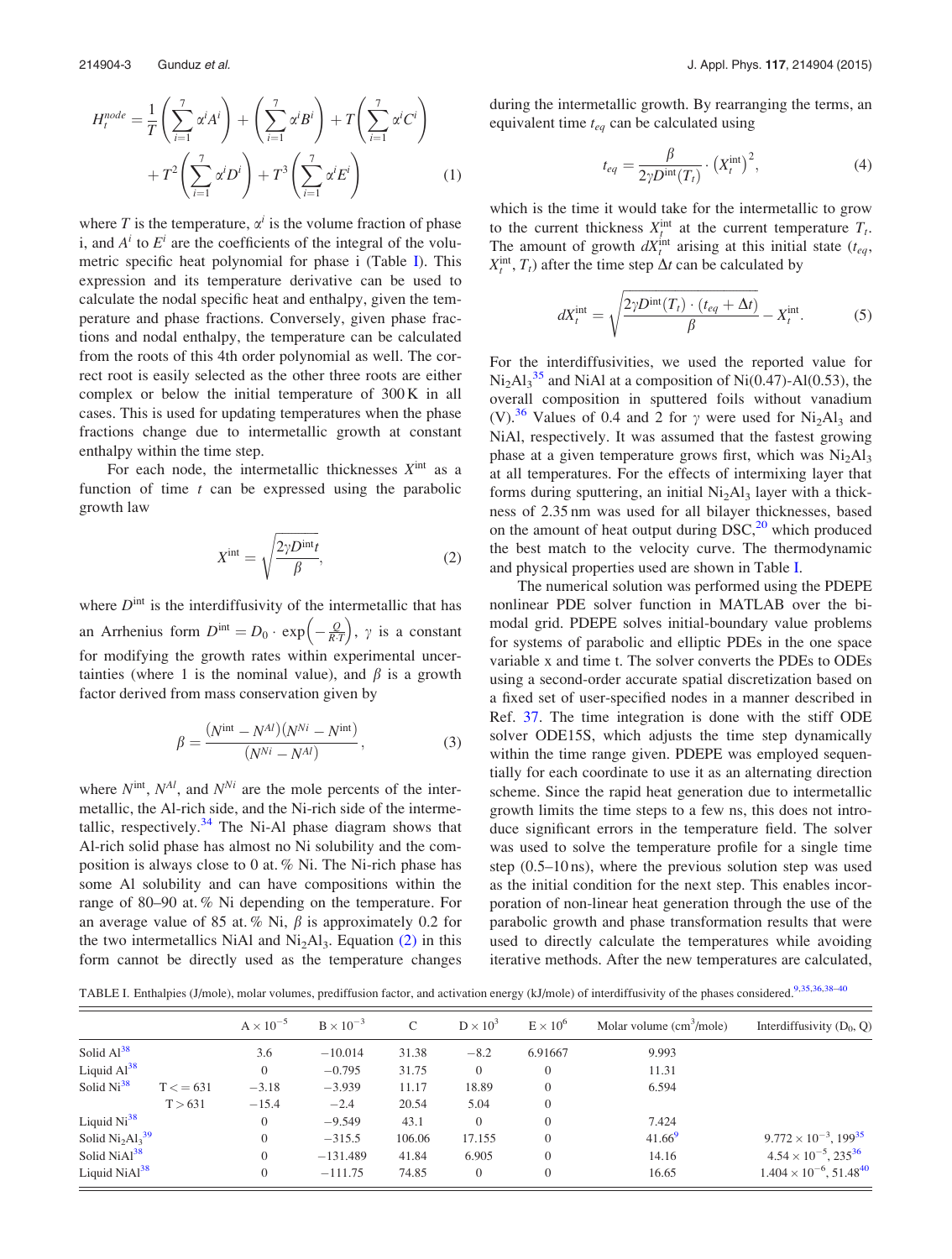<span id="page-5-0"></span>the new transition temperature locations are determined to update the grid if necessary. All the nodal specific quantities such as temperature and phase fractions are evaluated at the new node positions using the PDEVAL interpolating function in MATLAB. The solution steps are shown in Figure 2, where  $T$  and  $\alpha$  represent the temperature and phase fractions at the current time step for each node, respectively.

Since the phase transformations and the corresponding temperature changes are explicitly determined, the heat equation with no source term is used for time stepping the temperature

$$
\rho C_p \frac{\partial T}{\partial t} = k \cdot \nabla^2 T,\tag{6}
$$

where  $\rho$  is the density,  $C_p$  is the specific heat, and k is the thermal conductivity with a volume averaged value of 150W/mK. The product  $\rho C_p$  was evaluated from the derivative of the enthalpy polynomial, so it is a volume average of all the phases at each node at a given temperature. Instead of using a source term, local temperatures at each time step are obtained from intermetallic growth or phase transformations using Eqs. [\(1\)](#page-3-0)[–\(5\)](#page-4-0). The resulting temperatures and updated nodal properties  $(\rho, C_n)$  are used as the initial condition to evolve the temperature field in the next time step. Convective and radiative boundary conditions were also imposed to include heat loss effects. The ignition was initiated by holding one boundary at the calculated adiabatic temperature for a limited duration until the front became self-propagating.

#### III. RESULTS

#### A. Velocity dependence on bilayer thickness

The velocity of the flame front as a function of bilayer thickness is given in Fig. 3, along with experimentally



FIG. 2. The numerical solution steps where T and  $\alpha$  represent the temperature and phase fractions at the current time step for each node, respectively.



FIG. 3. Computational results for velocity variation with bilayer thickness along with experimental measurements and previous simulations.<sup>2</sup>

measured values and other modeling results.<sup>[20](#page-7-0)</sup> The calculated values follow the measured values closely, reproducing both small and very large bilayer trends. The agreement is more precise than Ref. [20](#page-7-0) but very comparable to more recent results in Ref. [33](#page-7-0) that uses three different diffusion coefficients. The intermixed layer arising from co-sputtering starts dominating the kinetics below a bilayer thickness of 12 nm, where the average velocity abruptly decreases due to the onset of oscillations of the reaction front. This results from a reduction in the amount of available energy and the subsequent drop in the adiabatic temperature. This type of behavior is different from analytical solutions, which produce a more gradual transition in velocity at lower bilayer thicknesses. The analysis here was performed in 2 nm steps in the bilayer range of 10–20 nm and predicts a rather large velocity spike before oscillations set in. Unfortunately, there is no experimental data for this bilayer range except at 10 nm and 20 nm, so a direct comparison with experiments or other numerical studies was not possible. For the larger bilayer thicknesses, the effect of intermixed zone becomes negligible, where an expected inverse proportionality with velocity based on diffusion limited growth is observed.

#### B. Thermal fronts and corresponding microstructures

A typical steady-state thermal profile is shown in Fig. [4](#page-6-0) for a bilayer thickness of 20 nm. The profiles are characterized by a heated zone ahead of the front (Zone 1), a rapid temperature rise zone dominated by  $Ni<sub>2</sub>Al<sub>3</sub>$  growth (Zone 2), a gradual temperature rise zone due to the slower growth rate of NiAl (Zone 3), and a fully reacted area (Zone 4). After the initial ignition stage, Zone 3 width reduces or increases depending on the way ignition is imposed and eventually reaches a unique steady-state value. This is due to the varying thermal gradient and the heat fluxes between Zones 2–3 and Zones 3–4. The width of the areas where there is a phase change such as Al and Ni melting and peritectic decomposition of Ni<sub>2</sub>Al<sub>3</sub> are very narrow and confined to a few  $\mu$ m, indicating that the reaction releases enough heat to allow these endothermic transformations to progress rapidly. In general, the widths of all the zones increase with increasing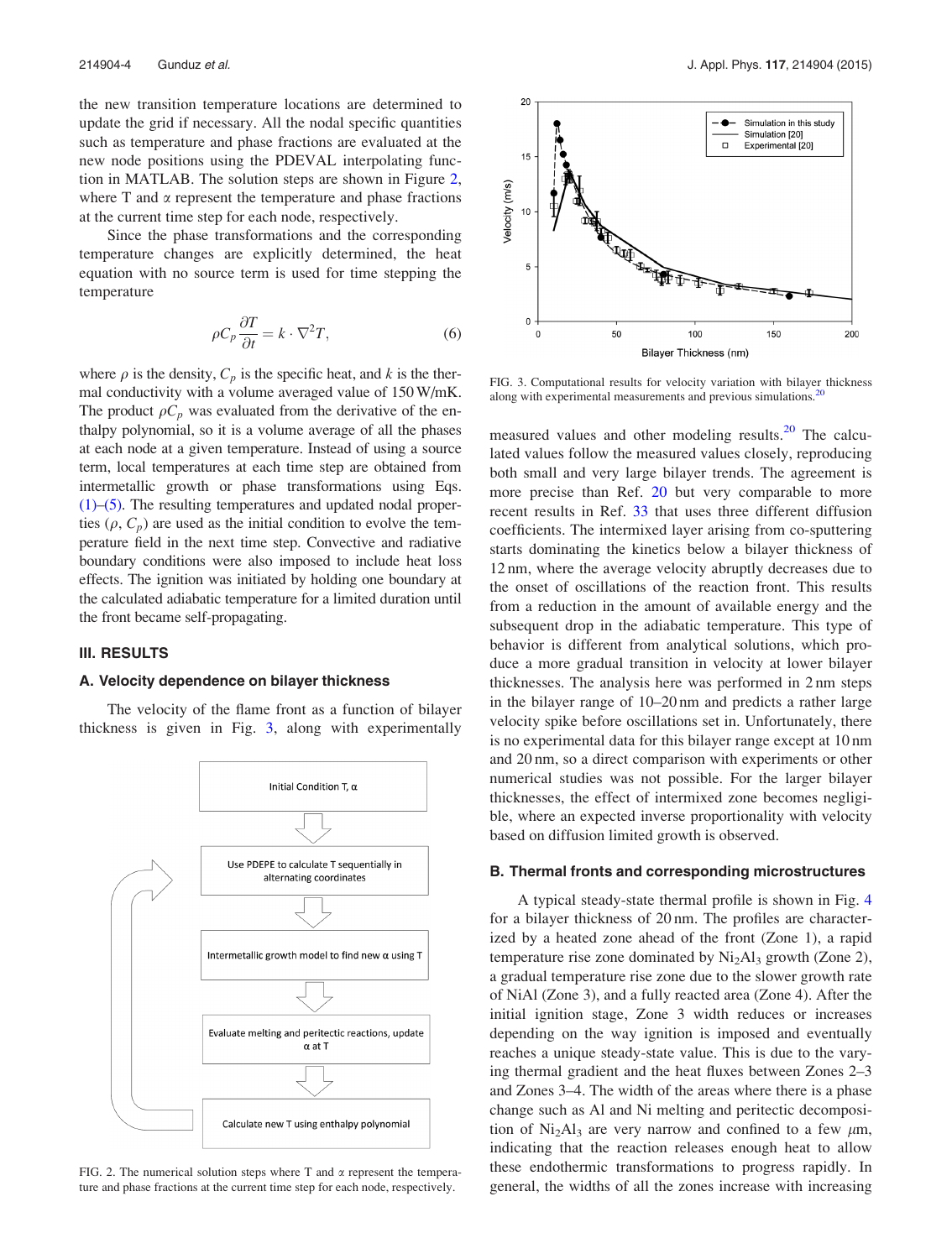<span id="page-6-0"></span>

FIG. 4. Thermal profile for a bilayer thickness of 20 nm, showing the different reaction zones within the front.

bilayer thickness, as the slower kinetics allow heat to diffuse further from the reaction front, as shown in Fig. 5.

For an oscillating case with a bilayer thickness of 10 nm, the evolution of the thermal profile is shown in Fig. 6, where the adiabatic temperature is  $\sim$ 1638 K. The front evolves with super-adiabatic excursions followed by cool zones. Boundary 2 initially moves at a high velocity, expected from the inverse proportionality to the bilayer thickness. Boundary 3 is not able to sustain this velocity because of the lower adiabatic temperatures (compared to 1911 K) and NiAl growth rates, causing Zone 3 to widen. At some point, this stalls the motion of Boundary 2 because of the reduction in the thermal gradient, causing a widening of Zone 2 with more thermal diffusion. The growth of  $Ni<sub>2</sub>Al<sub>3</sub>$ within this zone continues but NiAl does not form because the temperature remains below 1406 K. As Boundary 3 approaches the stalled Boundary 2, the heat flow into Zone 2 is increased. This, coupled with the growth of  $Ni<sub>2</sub>Al<sub>3</sub>$  within a wider area, results in overshooting of the local temperatures above the adiabatic value, reaching  $\sim$ 1800 K, while at the same time leaving behind a low temperature area around  $\sim$ 1300 K. This recovers the high velocity of the Boundary 2, and the process is repeated. This oscillating motion leaves a



FIG. 5. Stable thermal profiles for different bilayer thicknesses. The width of the reaction zone scales linearly with bilayer thickness until the intermixing effects start to dominate at around 20 nm.



FIG. 6. Transient thermal profiles for the oscillating reactions at 10 nm bilayer thickness. Each curve is marked with its relative time in microseconds.

wake of thermal waves, which eventually reach a uniform temperature of  $\sim$ 1638 K, i.e., the adiabatic temperature.

The corresponding phase percentages also vary with bilayer thickness as demonstrated in Fig. 7 for the bilayer thickness of 20 nm. As the bilayer thickness increases, the effect of intermixing, which represents an overall enthalpy loss, diminishes and the percentage of molten NiAl increases after the reaction, reaching the adiabatic limits. Even after the temperature reaches 1911 K, the growth of NiAl continues since there are still reactants left, which results in further NiAl melting. The resulting transient structure can be expected to be a mixture of nanoscale solid NiAl particles surrounded by liquid NiAl. Further numerical evolution of the microstructures during the cooling stage has not been investigated, as it includes different mechanisms like recrystallization and grain growth.

Analysis of foils with an overall thickness of 125 nm and bilayer thicknesses of 21 nm using an intermixing zone width of 1 nm, resulted in a velocity of 13 m/s, which compares favorably with the experimental results on the in-situ morphology of the reaction front observed using DTEM for different overall compositions (Ni:Al molar ratios of 3:2, 1:1, and 2:3).<sup>[13–15](#page-7-0)</sup> In Ref. 13–15, three characteristic areas



FIG. 7. Stable phase percentages of a single bilayer for a bilayer thickness of 20 nm.